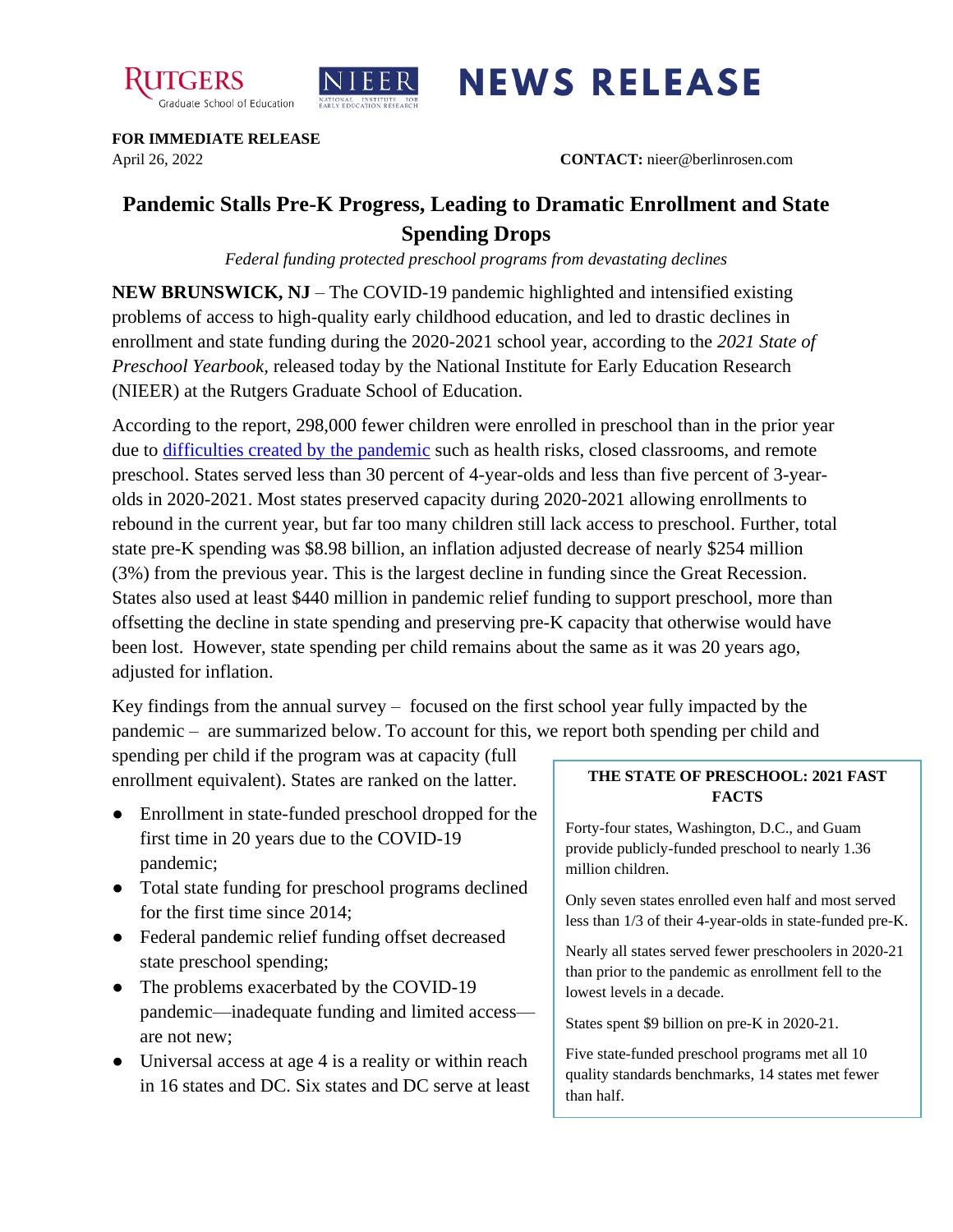70% of 4-year-olds across state preschool, Head Start, and special education. Ten other states could reach 70% within 5 years by increasing enrollment rates 5 percentage points per year;

- Six states still fund no pre-K program at all;
- Most states need to substantially increase their investments in preschool just to reach all children in low-income families with high quality, full-day programs; and
- Even a modest federal commitment could help greatly to raise quality and decrease crossstate disparities in access.

"As a former preschool teacher, I know just how important pre-K is for our kids' development. This report hammers home the urgent need to take bold action to get our young kids the quality early education they deserve and finally put preschool within reach for all families across our country," **said Senator Patty Murray**. "That's why I've put forth a fully paid for plan to lower families' child care costs, make preschool free, and give parents more high-quality options. We can't let kids across the country fall further behind during this pandemic—or expect parents to choose between paying for rent or sending their kids to pre-K—and that's why I'm working around the clock to pass Democrats' child care and pre-K plan through reconciliation to lower costs for families across the country."

**Virginia's Congressman Bobby Scott stated that**: "The COVID-19 pandemic has been a stark reminder of the critical role that affordable and high-quality early care and education plays in not only the development of our nation's children, but also the stability and health of families and our economy. Unfortunately, as this report confirms, the failure to properly invest in early childhood education is continuing to leave behind our most vulnerable children and families. That is why, as Chair of the House Education and Labor Committee, I moved policy solutions in the Build Back Better Act, and other legislation, to secure the support that our early childhood system needs to serve our communities, The key insights in this report make clear that federal solutions would help accelerate the progress that we made prior to the pandemic. I will continue encouraging the Senate to pass the Build Back Better Act so that we can help ensure that every child in America gets a strong start in life."

"Our country has yet to adequately invest in high-quality preschool programs, while the pandemic has erased a decade of progress and exacerbated inequality," **said W. Steven Barnett, Ph.D., NIEER's founder and senior co-director.** "Children and parents need high-quality, fullday preschool programs that support early learning and parental employment. The pandemic has made it even more clear that such preschool programs are essential for young children and their families. Every level of government should step up. Federal pandemic relief funds helped to protect state pre-K, and even a modest long-term federal investment in preschool could dramatically accelerate progress."

"Too many children missed out on a year of learning. States must implement best practices that mitigate health risks in order to get children back into classrooms," **said Allison Friedman-Krauss, Ph.D., NIEER assistant research professor.** "And teachers, who were already underpaid and often did not receive benefits, are burnt out as they've worked to provide support